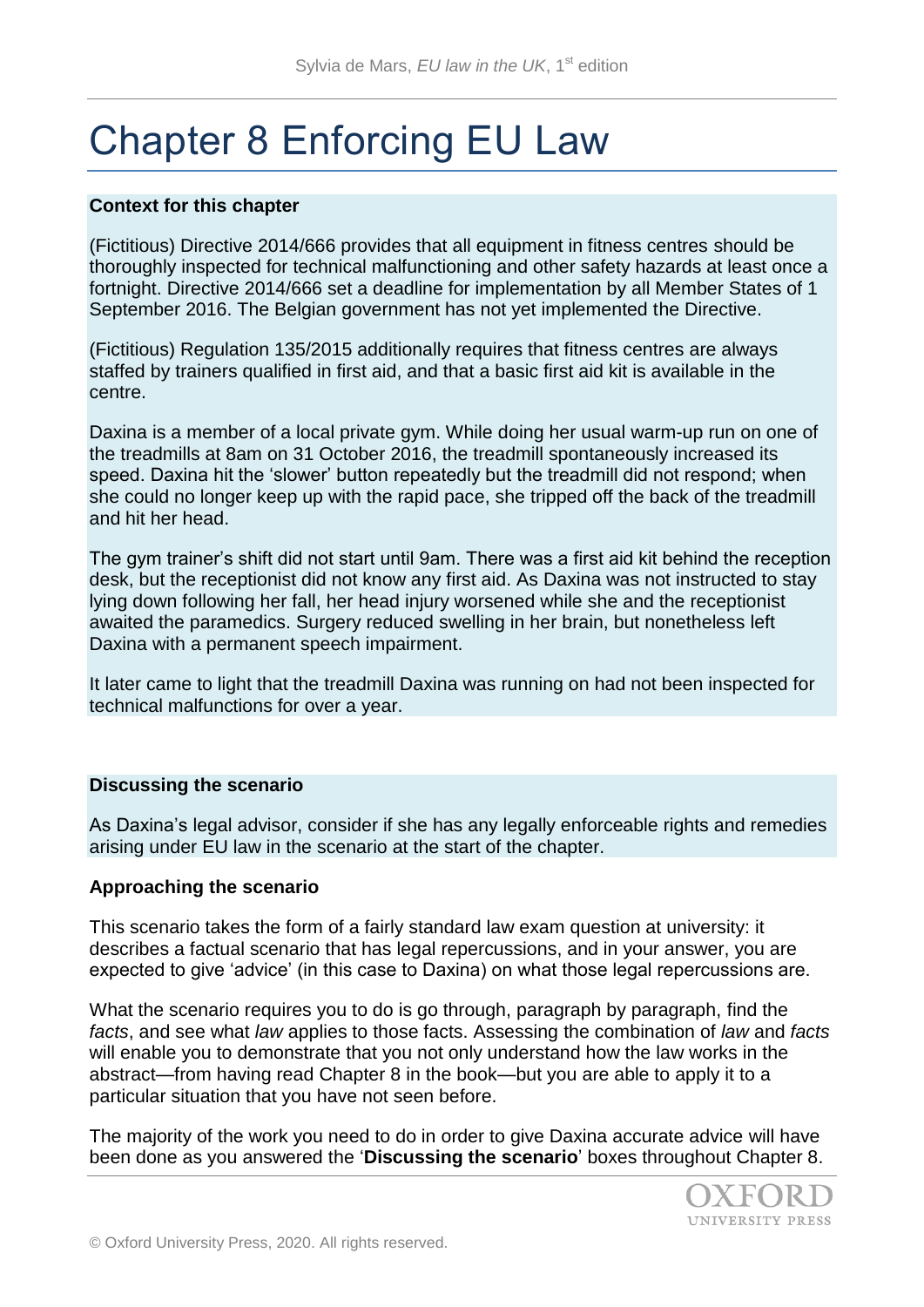They are addressed here in turn—with a small conclusion at the end on how to summarize this as advice for Daxina.

### **Discussing the scenario**

Can the Commission commence Infringement Proceedings against Belgium in light of what has happened to Daxina in the fitness centre? What steps would it need to take to do so? Would the Infringement Proceedings help Daxina?

A starting point to this question, which is about enforcement of EU law and remedies, is to recount generally what you know about the different *ways* in which EU law can be enforced: public and private. The first '**Discussing the scenario**' box in the chapter made you consider both how the public enforcement process works, *and* how much use this will be to Daxina.

For completeness, both issues are addressed here—but when you are advising Daxina, the key question is whether or not she would benefit from Commission enforcement.

The chapter demonstrates that the Commission can commence Infringement Proceedings against any Member State for a breach of EU law. The first paragraph of the scenario tells you that Belgium has not implemented an EU directive by its implementation deadline. This is a breach of EU law that can be challenged by the Commission. In terms of steps the Commission can take, this requires setting out a quick sketch of the administrative and the judicial stages of the Infringement Proceedings.

In terms of whether Commission action will help Daxina, the chapter demonstrated that public enforcement does not assist private complainants. It merely attempts to ensure that Member States become compliant with EU law—i.e. that Belgium implements this directive so that there will be no *further* cases like Daxina's. This does not help Daxina personally, though.

### **Discussing the scenario**

Can Daxina rely before a national court on Regulation 135/2015, which requires that all fitness centres are staffed by trainers qualified in first aid, and that a basic first aid kit needs to be available at the reception desk?

These questions ask you to address how regulations work and when they can be relied upon before national courts. There are two key issues to address here: a) that regulations are **directly applicable**, and so do not need to be implemented and are binding law within the Member States from their date of adoption (which is usually also their date of entry into force). And b) *whether* this particular regulation is **directly effective**.

This requires an assessment of the *Van Gend* criteria: is the relevant provision of this regulation 'clear, precise and unconditional'?

For the purposes of answering an exam question, *addressing* all three of those concepts, with references to how they have been interpreted in the CJEU's case law, is more important than giving the answer we anticipate. As such, we may instinctively feel that this is clear, precise, and unconditional when we consider cases like *Sabena* and *Cava*, but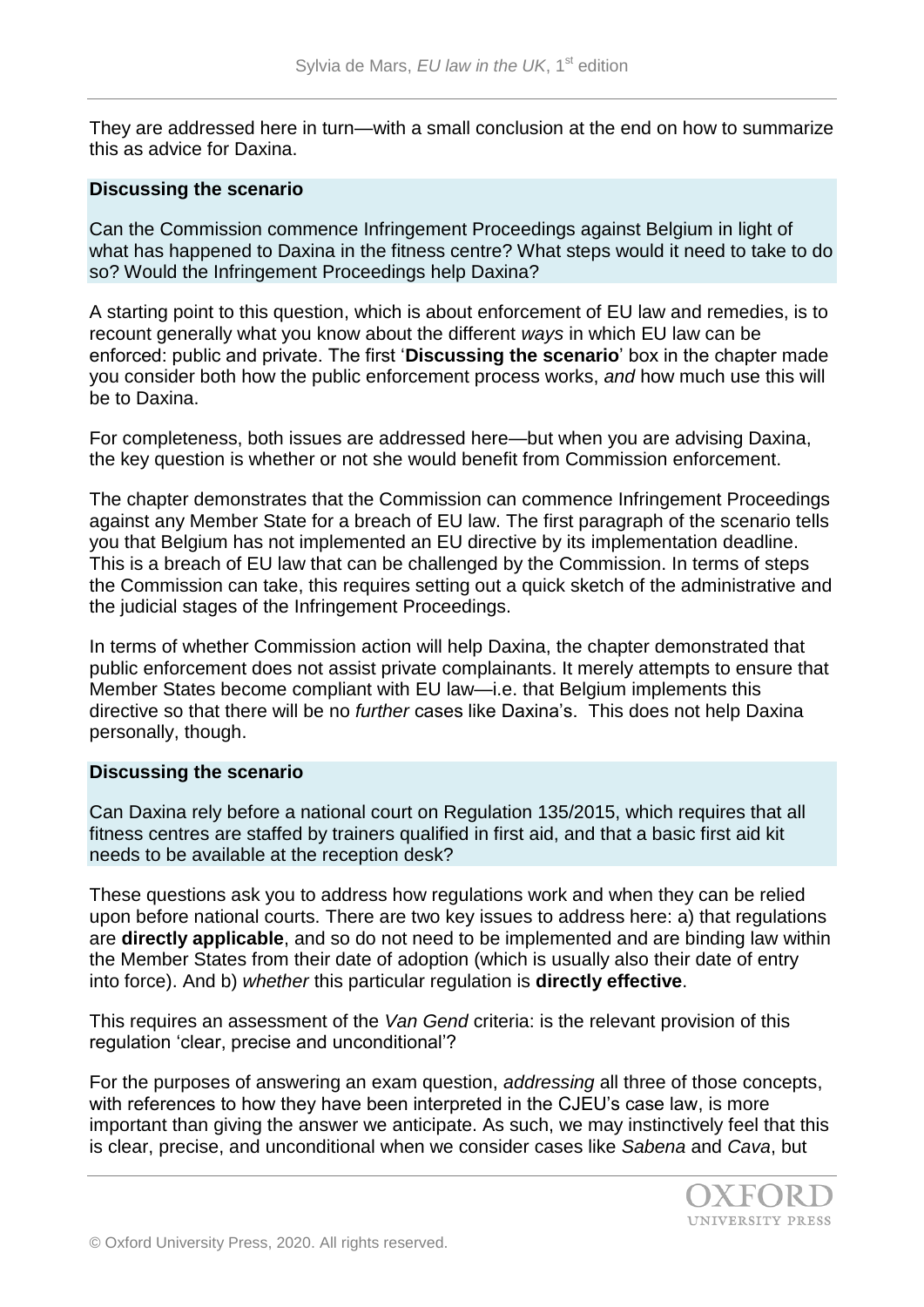you can make a good argument that the concept of a 'basic first aid kit' is not precise enough to be directly effective.

Your factual analysis then needs to finish with a conclusion on the legal consequence: if we think this provision *is* **directly effective**, then Daxina can rely on it before a national court; and if we *do not* think this provision is **directly effective**, she cannot.

#### **Discussing the scenario**

Can Daxina derive any rights enforceable before the Belgian courts from Directive 2014/666?

Would your answer change if she had had her fall in a fitness centre run by the local authority?

These questions are prompting you to consider how **direct effect of directives** works. The first question deals with the situation raised in *Marshall*: while directives can be vertically directly effective, they cannot be horizontally directly effective. As such, Daxina cannot rely on an unimplemented directive against a *private gym*.

The second question asks you to consider how the CJEU's notion of '**emanation of the state**' might help Daxina. Would a local authority gym count as an 'emanation of the state' under the CJEU's definitions set out in *Foster* and *Farrell?* Note that it does not matter if you do not know exactly how a local authority is governed. Try not to dwell on the specifics for very long! What matters is that you can cite the criteria in the *Foster*/*Farrell*  test and apply those *the best you can* to the situation of the 'local authority'. You will be rewarded for correctly applying the CJEU's case law in your assessment, as there is no obvious 'incorrect' answer here.

### **Discussing the scenario**

Imagine that the (fictitious) UK Exercise Safety Regulations 2008 require that all gym equipment be inspected 'regularly'. Does this help Daxina, and if so, how?

This question is asking you to consider the operation of **indirect effect** in Daxina's case. Daxina cannot rely on the directive via **direct effect**, as her complaint is directed against another private party (and so horizontal). Nonetheless, *Marleasing* and *Von Colson* tell us that, wherever possible, national courts are obliged to—insofar as they are legally allowed to—interpret existing provisions of national law that correspond to an EU directive *in light of that directive*.

The directive, as the facts of the scenario explain in the first paragraph, requires gym inspections at least 'once a fortnight'. The UK Regulations, which precede the directive but are clearly on the same subject, require a gym inspection 'regularly'. Can the concept of 'regularly' be interpreted by a court to mean 'once a fortnight', do you think? Depending on your answer, Daxina may or may not be able to benefit from the Directive after all. If you think that **indirect effect** requires the Belgian courts to consider 'regularly' as meaning 'once a fortnight', the private gym failed to comply with the law, and Daxina will be able to claim for a remedy accordingly.

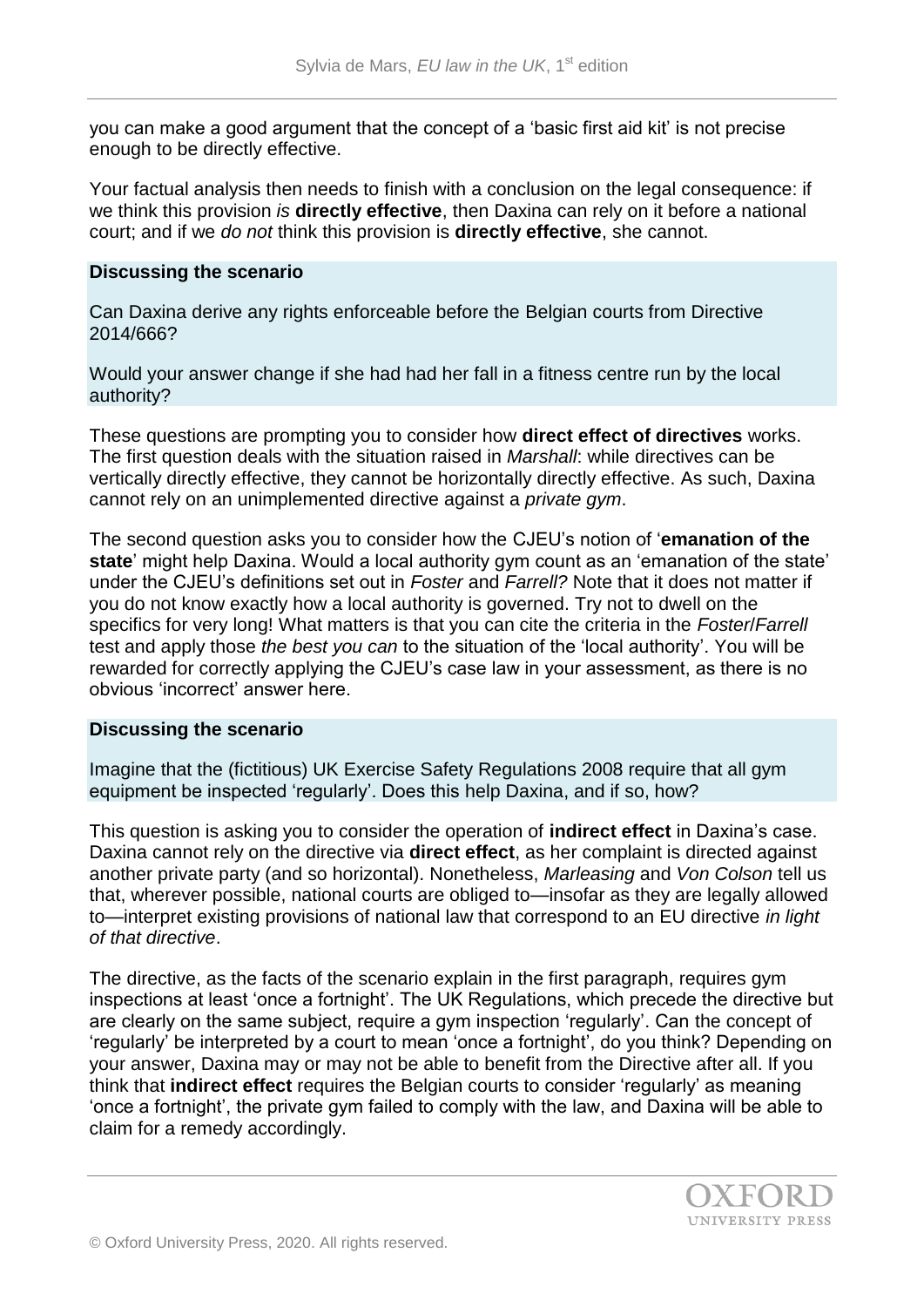To show that you truly grasp what you have learned in Chapter 8, it may be worth considering if you think that the outcome of applying **indirect effect** to Daxina's scenario is a *just* one. One way of doing this is by comparing what happens in Daxina's case to the outcome of *Dominguez*. (Doing so demonstrates that you understand that there are critics of **indirect effect** and how it transforms the domestic legal system.)

### **Discussing the scenario**

Can Daxina make a claim for damages against the Belgian government in light of the injury she has suffered?

Addressing remedies in an EU law question should make a quick reference to **national procedural autonomy**, which in this case would mean that Daxina would be entitled to an effective and equivalent remedy to those set out in domestic health and safety law. You do not know more details than that, and are not expected to!

The only exception to national procedural autonomy is **state liability**. From *Francovich* and *Factortame*/*Brasserie* we know this requires demonstrating that an individual gained rights from an EU law provision; that provision of EU law was breached in a way that was 'sufficiently serious'; and there is a direct link between harm an individual suffered and the Member State's breach of EU law.

Applying those conditions to the facts of the scenario, you have to consider:

- Do either the Directive or the Regulation give 'rights' to Daxina? If so, what are those?
- Has Belgium breached its obligations as a Member State in relation to the Directive or the Regulation in a way that is 'sufficiently serious'?
- And, is there a direct link between Belgium's breach of its obligations and the injury Daxina suffered?

Regarding the Regulation, while Daxina has 'rights' stemming from the Regulation (roughly, the right to have a first aid kit at hand if injured at the gym), Belgium has not breached any of its obligations in relation to the Regulation. The breach, here, is on the part of the private gym.

Regarding the Directive, on the other hand, Daxina has a 'right' to safe-to-use gym equipment that is checked for malfunctions once a fortnight. Belgium failed to implement the Directive that would have given effect to that 'right'. And Daxina's injury can definitely be presented as a consequence of the fact that her private gym was not obliged to have the gym equipment inspected every fortnight under Belgian law, because Belgium had failed to implement the Directive requiring those inspections. If Daxina's legal representation does these things effectively before a court, a state liability claim against Belgium could be successful.

### **Summary**

As Daxina's legal advisor, you should be telling her the following: